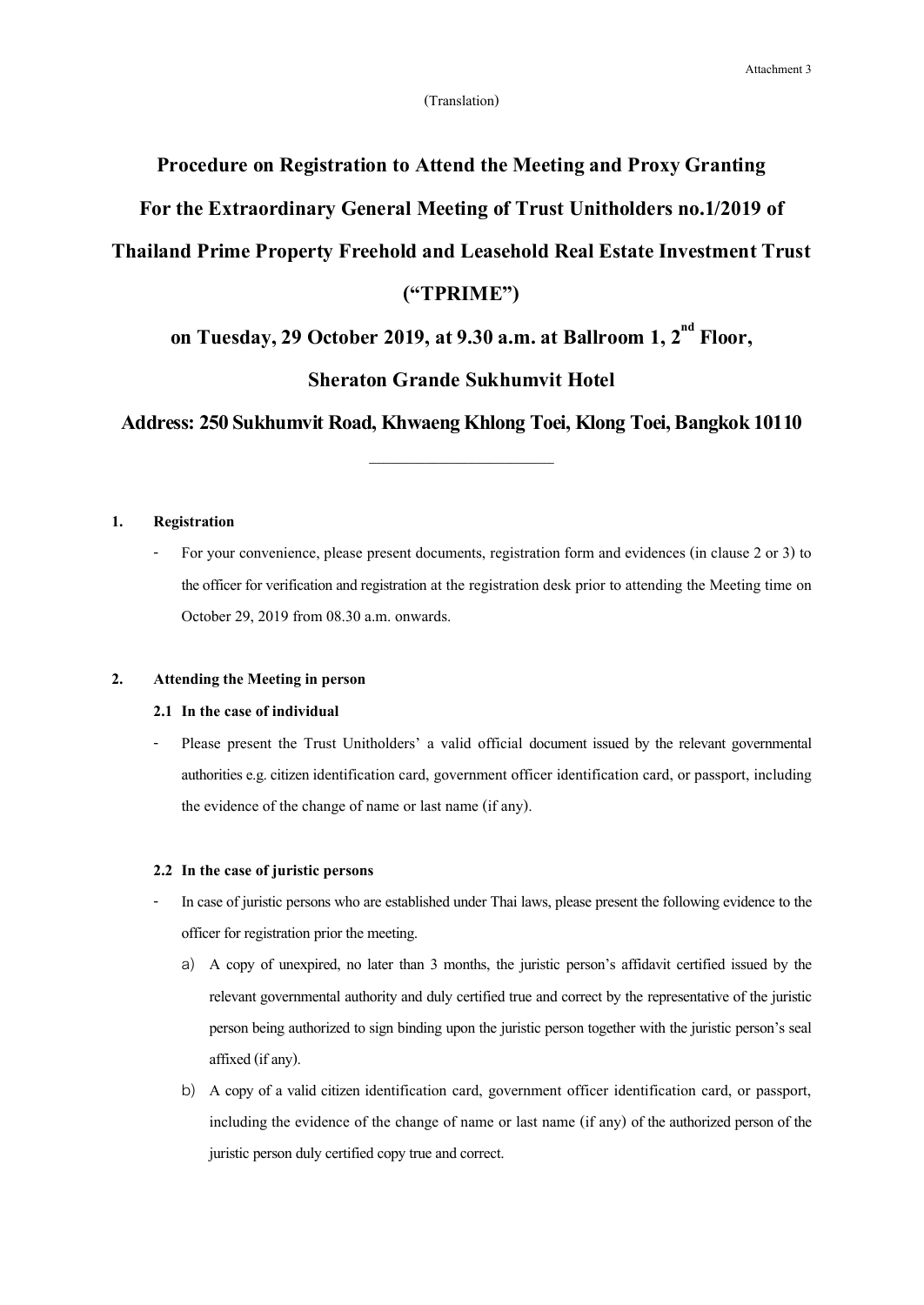- In case of juristic persons which are established under foreign laws, please present the following evidence:
	- a) A copy of unexpired, no later than one year, the juristic person's affidavit certified issued by the relevant governmental authority and duly certified true and correct by the representative of the juristic person being authorized to sign binding upon the juristic person together with the juristic person's seal affixed (if any).
	- b) A copy of a valid citizen identification card, government officer identification card, or passport, including the evidence of the change of name or last name (if any) of the authorized person of the juristic person duly certified copy true and correct.
	- c) As for juristic person which are established under foreign laws, if the original documents are not in English, an English translation of such documents duly certified true translation by the person being authorized to sign binding upon the juristic person.

## **3. Granting of proxy**

REIT Manager has already attached three proxy forms in accordance with Attachment 5 as follows:

- (1) Form A : a general proxy form that is not complicated.
- (2) Form B : a proxy form that specifies details for which the proxy will be granted.
- (3) Form C : a proxy form used particularly in case of a foreign unitholder appointing a custodian in Thailand to keep in custody and take care of the trust units.

#### **3.1 If the Trust Unitholder is a natural person or a juristic person registered in Thailand**

- Choose only one of the Proxy Form, either Form A or Form B
- The Trust Unitholder (granting unitholder) must appoint only one proxy to attend and vote at the meeting by the proxy form enclosed herewith. The company will deem the casting votes of the trust unitholders' proxy holders as the casting vote of total trust unitholders, or as the casting vote of total voting rights of such trust unitholders, as the case maybe.
- In the case of grant a proxy to Independent Director is entitled to consider and vote in all respects as he deems appropriate or if an Independent Director is appointed as proxy, but does not specify the intention to vote on any agenda or is unclear. An Independent Director, as a proxy holder, vote **abstained** on such resolution on every agenda item.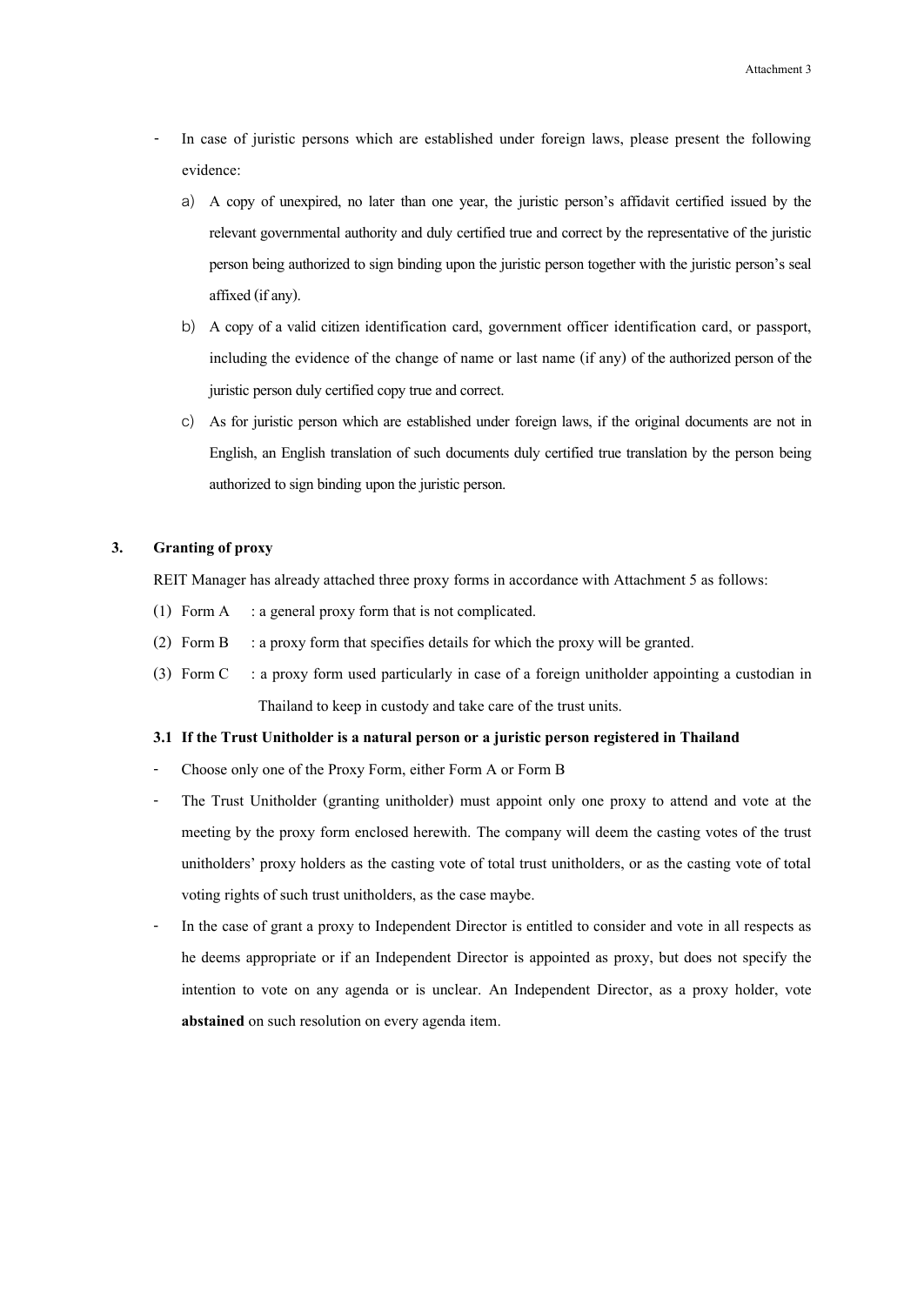# **3.2 If the Trust Unitholder is a foreign investor and appoints a custodian in Thailand to keep in custody and take care of the trust units**

- Choose the Proxy Form C only.
- The Trust Unitholder (granting unitholder) must appoint only one proxy to attend and vote at the meeting by the proxy form enclosed herewith. The company will deem the casting votes of the trust unitholders' proxy holders as the casting vote of total trust unitholders, or as the casting vote of total voting rights of such trust unitholders, as the case maybe.
- In the case of grant a proxy to Independent Director is entitled to consider and vote in all respects as he deems appropriate or if an Independent Director is appointed as proxy, but does not specify the intention to vote on any agenda or is unclear. An Independent Director, as a proxy holder, vote **abstained** on such resolution on every agenda item.

For a purpose of convenience, please send your proxy form to the Management Company at least 2 business days before the meeting date or within October 25, 2019. Please complete the form and duly sign your name. All corrections or crosses made on material statements must be countersigned by the grantor. The proxy form must be affixed with Baht 20 of stamp duty.

### **Document required in granting of proxy**

- (1) Grantor who is an individual must submit the followings:
	- The proxy form must be duly sign and must be affixed with Baht 20 of stamp duty.
	- Valid and unexpired copy of identification card or governmental identification card or passport which certified as true by the grantor
	- The proxy must present his valid and unexpired identification card or governmental identification card or passport to register for the meeting.
- (2) Grantor who is a juristic person must submit the followings:
	- A proxy form signed by an authorized person of the juristic person as indicated in its affidavit together with a common seal of the juristic person (if any) and must be affixed with Baht 20 of stamp duty.
	- In case the grantor is a juristic person registered in Thailand, a copy of an affidavit issued by Ministry of Commerce for not more than 3 months certified as true by its authorized person together with a common seal of the juristic person, if any